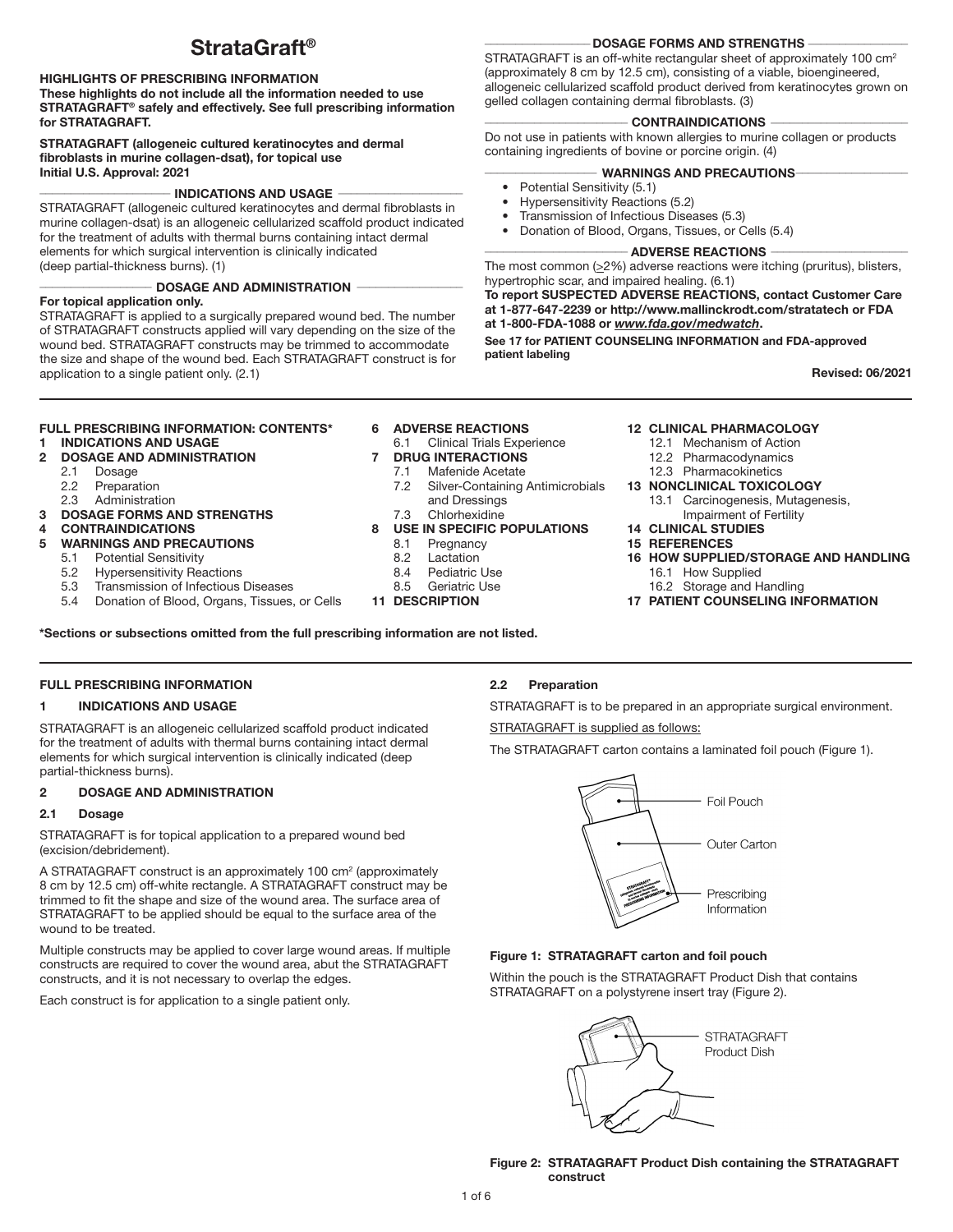Inside the STRATAGRAFT Product Dish is the polystyrene insert tray that contains the STRATAGRAFT construct (Figure 3).

STRATAGRAFT is loosely adhered to a polycarbonate membrane contained within a polystyrene insert tray frame.



STRATAGRAFT Product Dish

# Figure 3: STRATAGRAFT Product Dish and Insert Tray containing **STRATAGRAFT**

Hold Solution is provided in a plastic bottle contained within a laminated, foil pouch *[see Description (11)]* (Figure 4).



# Figure 4: Hold Solution within a laminated foil pouch

The Hold Dish is contained in a clear pouch (Figure 5) and consists of identical top and bottom portions (Figure 6).



Sterile Nonsterile

# Figure 5: Hold Dish contained within a clear pouch



Figure 6: Hold Dish handled in sterile field

#### Supplies:

The following supplies are not included but are needed for the preparation:

- Mesher: STRATAGRAFT is compatible with autograft meshing devices (crushing or noncrushing) and can be meshed at ratios up to 1:1
- Warming oven/cabinet or water bath

#### **Preparation Instructions:**

Following wound bed preparation (excision/debridement), determine the number of STRATAGRAFT constructs that need to be thawed.

The following instructions are for preparing one STRATAGRAFT construct. Two operators (one sterile operator and one non-sterile operator) are required.

If two or more STRATAGRAFT constructs are required, prepare them in one or more batches. STRATAGRAFT construct preparation should take approximately 20 minutes for a single construct or group of constructs.

- 1. Remove the Hold Solution bottle from the laminated, foil pouch. The Hold Solution is a clear liquid. Do not use the Hold Solution if the contents of the bottle appear cloudy or turbid. Use one bottle of Hold Solution for one construct being prepared for placement.
- 2. Warm the Hold Solution in a warming oven/cabinet or a water bath. Option 1:

 Place Hold Solution bottle in a warming oven/cabinet operating at 35ºC to 39ºC (95ºF to 102ºF) for AT LEAST 45 minutes prior to use.

Option 2:

 Place Hold Solution bottle in a water bath at 35ºC to 39ºC (95ºF to 102ºF) for AT LEAST 15 minutes prior to use. Do not submerge the cap or threads of the bottle.

3. The nonsterile operator peels open the seal of the Hold Dish pouch and aseptically presents the Hold Dish to the sterile operator for placement in the sterile field (Figure 7). The sterile operator aseptically removes the Hold Dish presented by the nonsterile operator (Figure 7) and places it in the sterile field (Figure 8).



Figure 7: Sterile operator (gray gloves) removes the sterile Hold Dish presented by the nonsterile operator (white gloves)



#### Figure 8: Sterile operator places the Hold Dish in the sterile field (gray rectangle)

4. Remove STRATAGRAFT carton from the freezer or dry ice.

Note: Steps 4-11 must be completed within 10 minutes of removal of STRATAGRAFT from the freezer or dry ice.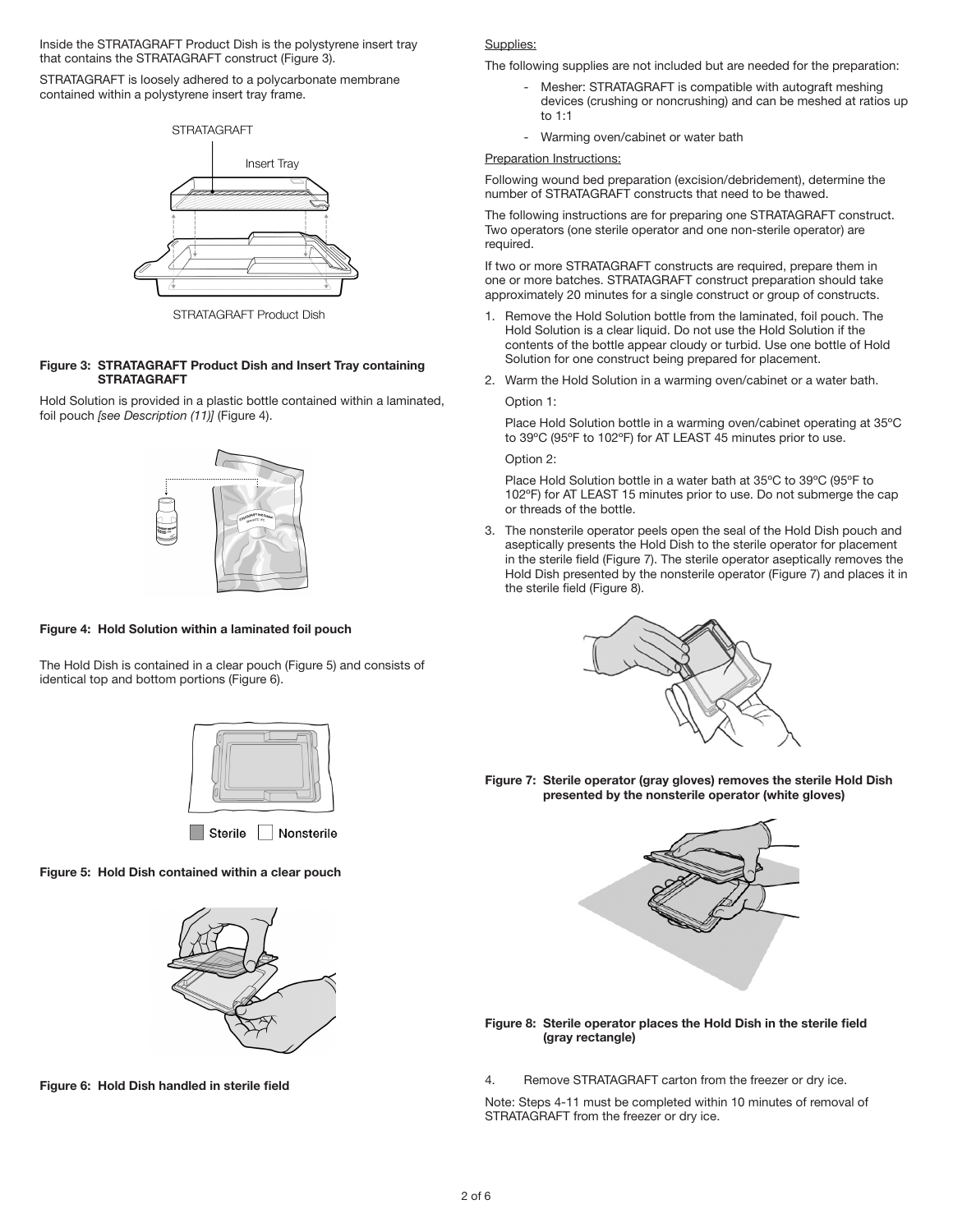5. Open the STRATAGRAFT carton and remove the foil pouch (Figure 9).



#### Figure 9: Remove foil pouch

6. Peel the foil pouch open and carefully remove the closed STRATAGRAFT Product Dish (Figure 10).



Figure 10: Remove closed STRATAGRAFT Product Dish from foil pouch

7. The unopened STRATAGRAFT Product Dish containing the construct may be placed on a flat surface outside of the sterile field (Figure 11).



#### Figure 11: Placement of STRATAGRAFT Product Dish in a nonsterile area

8. The nonsterile operator pours one entire bottle of warmed Hold Solution into one sterile Hold Dish using aseptic technique per institutional procedures, immediately after removing the warmed Hold Solution from the warming device (Figure 12).



9. The nonsterile operator removes the STRATAGRAFT Product Dish lid and holds the STRATAGRAFT Product Dish without contacting the insert tray (Figure 13).



#### Figure 13: Nonsterile operator (white gloves) opens the STRATAGRAFT Product Dish

10. The sterile operator aseptically removes the STRATAGRAFT insert tray from the STRATAGRAFT Product Dish using either sterile forceps or sterile, gloved fingers (Figure 14).



Figure 14: Sterile operator (gray gloves) removes the STRATAGRAFT insert tray

11. The sterile operator uses sterile, gloved fingers to place the insert tray into the Hold Dish beginning with one edge and lowering it to the opposite edge to minimize trapping bubbles beneath the insert tray (Figure 15).

 If bubbles become trapped beneath the insert tray, gently lift the insert tray and place it slowly back down into the Hold Solution.

12. Maintain the STRATAGRAFT construct in the Hold Solution for a minimum of 15 minutes to a maximum of 4 hours.



Figure 15: Sterile operator places Insert Tray into the Hold Dish

Figure 12: Nonsterile operator aseptically pours Hold Solution into the Hold Dish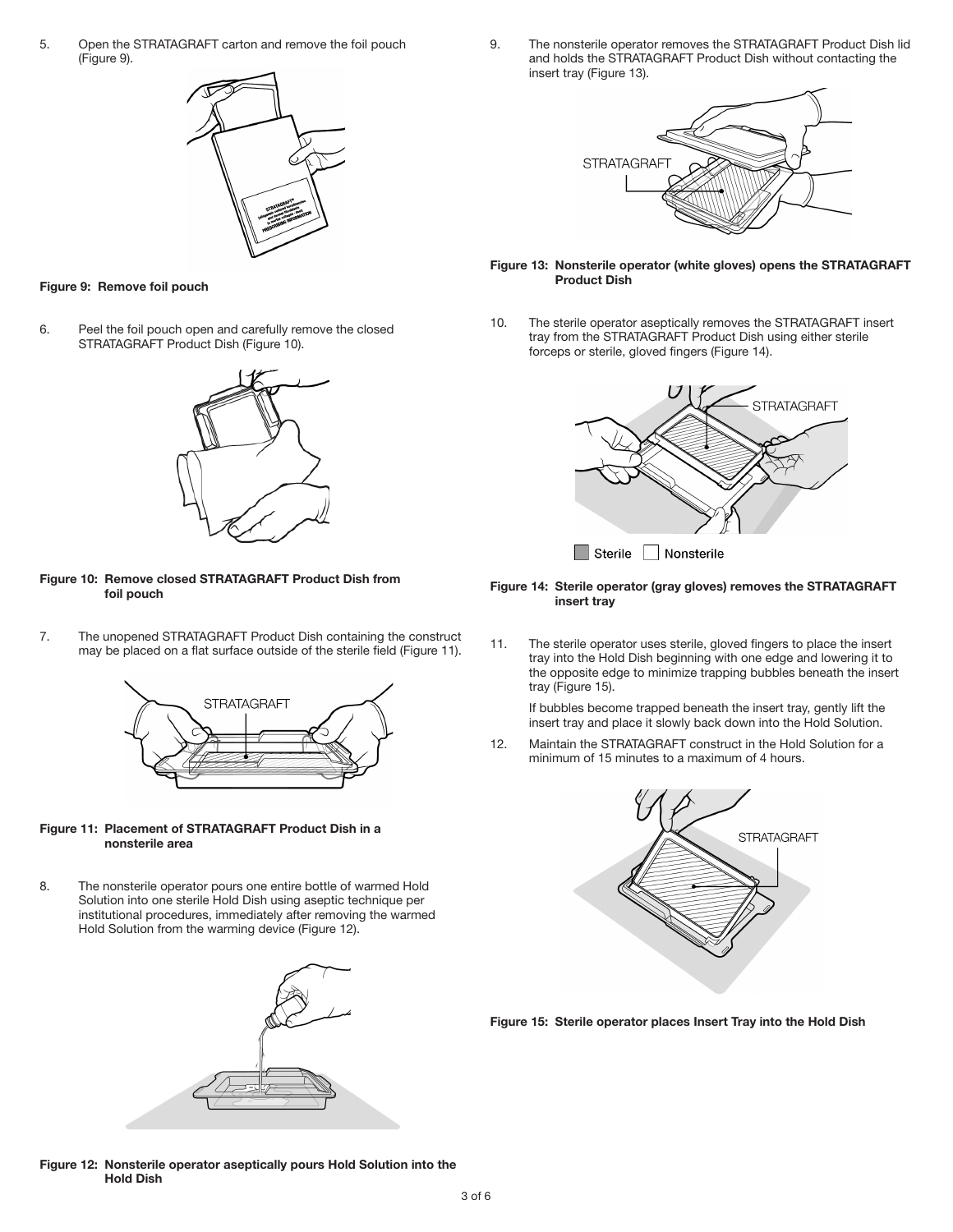13. Remove STRATAGRAFT from the polycarbonate membrane of the insert tray with sterile, gloved fingers or a pair of atraumatic forceps and mesh the STRATAGRAFT up to a 1:1 ratio.

 Do not allow STRATAGRAFT to dry. Moisten the mesher/tissue board as needed to prevent adhesion and maintain STRATAGRAFT moisture using Hold Solution, sterile 0.9% normal saline, or lactated Ringer's solution.

 STRATAGRAFT is packaged with the dermal (shiny) side in contact with the polycarbonate membrane. The construct may be meshed (Figure 16) with either side up; note which side is the dermis (shiny) and which side is the epidermis (matte) prior to meshing and placement.



# Figure 16: Meshing STRATAGRAFT

#### 2.3 Administration

STRATAGRAFT is applied in appropriate aseptic conditions by a trained healthcare provider.

Follow the steps below for topical application of STRATAGRAFT:

- 1. If utilizing fibrin glue to anchor STRATAGRAFT, apply prior to placing the meshed STRATAGRAFT on the prepared wound bed. If utilizing anchoring methods other than fibrin glue, start with step 2.
- 2. Place the meshed STRATAGRAFT with the dermal (shiny) side down in contact with the patient's prepared wound bed. Ensure the epidermal (matte) side is facing up. Abut the constructs when placing multiple STRATAGRAFT constructs. Overlapping the STRATAGRAFT construct edges is not required.

 *Note:* If the area to be treated is smaller than one construct, trim excess STRATAGRAFT before or after anchoring to the wound bed. Ensure that STRATAGRAFT has contact across the entire surface of the wound bed. Do not stretch or expand STRATAGRAFT, as doing so may degrade the structural integrity of STRATAGRAFT.

- 3. Anchor STRATAGRAFT with staples, tissue adhesive such as cyanoacrylate, or sutures to keep STRATAGRAFT from dislodging. Place a porous, nonadherent contact dressing over STRATAGRAFT and leave the dressing in place for one week before changing.
- 4. Place a second layer of dressing that does not contain silver *[see Drug Interactions (7.2)]*.
- 5. Placement of an outer bolster or wrap that keeps STRATAGRAFT from moving as clinically appropriate is at the discretion of the physician.

#### 3 DOSAGE FORMS AND STRENGTHS

STRATAGRAFT is an off-white, rectangular sheet of approximately 100 cm2 (approximately 8 cm by 12.5 cm) consisting of a viable, bioengineered, allogeneic cellularized scaffold product derived from keratinocytes grown on gelled collagen containing dermal fibroblasts.

#### **CONTRAINDICATIONS**

Do not use in patients with known allergies to murine collagen or products containing ingredients of bovine or porcine origin *[See Description (11)]*.

#### 5 WARNINGS AND PRECAUTIONS

# 5.1 Potential Sensitivity

STRATAGRAFT contains glycerin. Avoid glycerin in patients with known sensitivity (irritant reaction) to glycerin.

#### 5.2 Hypersensitivity Reactions

Severe hypersensitivity reactions may occur *[see Contraindications (4)].* Monitor for both early and late symptoms and signs of hypersensitivity reaction following STRATAGRAFT application, and treat according to standard medical practice.

#### 5.3 Transmission of Infectious Diseases

STRATAGRAFT contains cells from human donors and may transmit infectious diseases or infectious agents, e.g., viruses, bacteria, or other pathogens, including the agent that causes transmissible spongiform encephalopathy (TSE, also known as Creutzfeldt-Jakob disease (CJD) or variant CJD).

STRATAGRAFT is a xenotransplantation product because of an historic exposure of the keratinocyte cells to well-characterized mouse cells. The cell banks have been tested and found to be free of detectable adventitious agents and mouse cells are no longer used in the manufacture of STRATAGRAFT *[see Description (11)]*; however these measures do not entirely eliminate the risk of transmitting infectious diseases and disease agents.

Transmission of infectious diseases or agents by STRATAGRAFT has not been reported.

# 5.4 Donation of Blood, Organs, Tissues, or Cells

Because STRATAGRAFT is a xenotransplantation product, STRATAGRAFT recipients should not donate whole blood, blood components, plasma, leukocytes, tissues, breast milk, ova, sperm, or other body parts for use in humans.

#### 6 ADVERSE REACTIONS

The most common adverse reactions (incidence ≥2%) were itching (pruritus), blisters, hypertrophic scar and impaired healing. (Table 1).

#### 6.1 Clinical Trials Experience

Because clinical trials are conducted under widely varying conditions, adverse reaction rates observed in the clinical trials of a drug cannot be directly compared to rates in the clinical trials of another drug and may not reflect the rates observed in practice. The safety data described in this section reflect exposure to STRATAGRAFT in four randomized, withinsubject-controlled studies conducted in the United States, including two clinical studies in patients with deep partial-thickness thermal burns (Study 1 and Study 2) and two clinical studies in patients with full-thickness complex skin defects due to thermal burns or other causes. A total of 119 adult patients (101 patients with deep partial-thickness thermal burn, and 18 patients with full-thickness complex skin defects) received topical application of STRATAGRAFT. The patient population ranged in age from 19 to 79 years (mean age 43 years). Each patient received topical application of STRATAGRAFT at one wound site and either autografting (104 patients) or cadaver allografts (15 patients) as intrapatient comparators at another wound site. The most frequent adverse reactions (incidence ≥2%) observed in the 4 studies are summarized in Table 1. No patients discontinued study participation due to adverse reactions.

| Table 1: Adverse Reactions Reported at a Frequency of $\geq$ 2% |  |
|-----------------------------------------------------------------|--|
| Following Treatment with STRATAGRAFT (N=119)                    |  |

| <b>Adverse Reaction</b>  | <b>Patients</b><br>$n (%)^*$ |
|--------------------------|------------------------------|
| Pruritus (Itching)       | 13(11)                       |
| <b>Blisters</b>          | 5(4)                         |
| <b>Hypertrophic Scar</b> | 3(3)                         |
| Impaired Healing         | 3(3)                         |

\*If a patient had more than one incidence of an adverse reaction, the patient was counted only once.

Overall, the safety profile of STRATAGRAFT with regard to wound-related events, including erythema, swelling, local warmth and wound site infections, was similar to that of autografting in these studies.

There were no reports of rejection of STRATAGRAFT in the clinical studies.

The safety of STRATAGRAFT beyond 12 months was not evaluated in the clinical studies.

#### 7 DRUG INTERACTIONS

#### 7.1 Mafenide Acetate

The use of mafenide acetate is not recommended following application of STRATAGRAFT. This topical antimicrobial has been shown to reduce keratinocyte viability and disrupt the integrity of tissue-engineered human skin substitutes composed of NIKS® keratinocytes or primary keratinocytes.<sup>1</sup>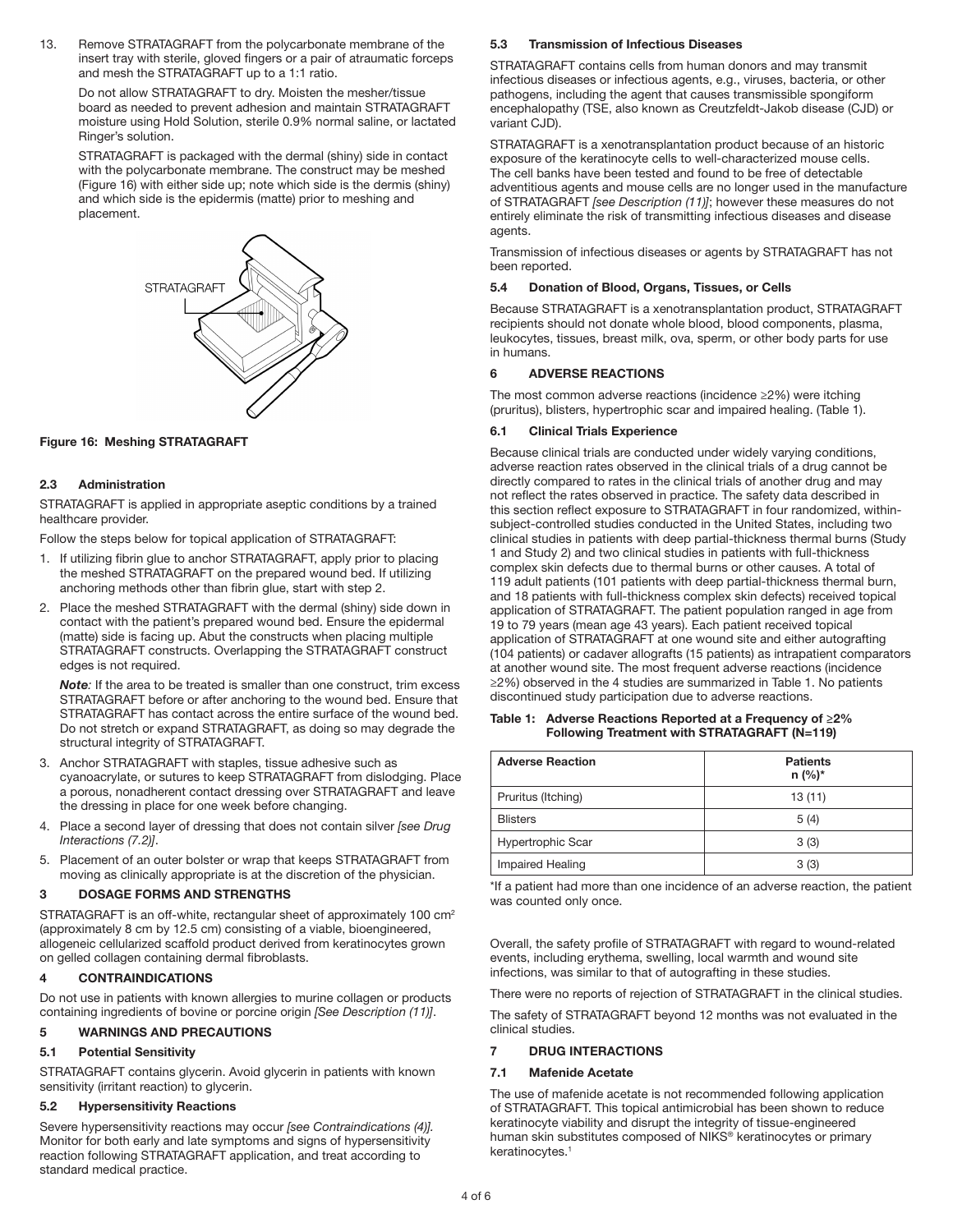# 7.2 Silver-Containing Antimicrobials and Dressings

The use of silver-containing antimicrobials or dressings is not recommended because in vitro data suggest silver may decrease the viability of keratinocytes and human dermal fibroblasts.<sup>2</sup>

# 7.3 Chlorhexidine

The use of antimicrobial chlorhexidine solution on the wound following application of STRATAGRAFT is not recommended. This material has been shown to be toxic to keratinocytes and human dermal fibroblasts.<sup>3</sup>

# 8 USE IN SPECIFIC POPULATIONS

# 8.1 Pregnancy

# Risk Summary

There are no available data regarding STRATAGRAFT use in pregnant women. No animal reproductive and developmental toxicity studies have been conducted with STRATAGRAFT to assess whether it can cause fetal harm when administered to a pregnant woman.

In the United States general population, the estimated background risk of major birth defects and miscarriage in clinically recognized pregnancies is 2% to 4% and 15% to 20%, respectively.

# 8.2 Lactation

# Risk Summary

There is no information available on the presence of STRATAGRAFT in human milk, the effect on the breastfed infant, or the effect on milk production. The developmental and health benefits of breastfeeding should be considered along with the mother's clinical need for STRATAGRAFT and any potential adverse effects on the breast-fed infant from STRATAGRAFT, especially considering the xenotransplant nature of STRATAGRAFT, or from the underlying maternal condition.

# 8.4 Pediatric Use

The safety and effectiveness of STRATAGRAFT in pediatric patients (< 18 years) have not been established.

# 8.5 Geriatric Use

Eight patients aged 65 years and older were enrolled in Study 1. Although no differences in safety or efficacy were observed between patients aged 65 years and older and younger patients, the number of patients aged 65 years and older was not sufficient to determine whether they responded differently from younger patients.

# 11 DESCRIPTION

STRATAGRAFT is a viable, bioengineered, allogeneic, cellularized scaffold product that contains a fully-stratified epithelial layer comprised of differentiated, multilayered, epidermal keratinocytes from a single human donor. The keratinocytes are grown on a purified murine Type I collagen matrix embedded with fibroblasts from a second human donor. STRATAGRAFT is produced from well-characterized human keratinocyte and fibroblast cell banks that contain no detectable pathogens. The cells are metabolically active allogeneic NIKS keratinocytes and dermal fibroblasts.

STRATAGRAFT is a xenotransplantation product because the keratinocyte component of STRATAGRAFT was originally derived in the presence of a mouse cell line. However, mouse cells are no longer used to manufacture STRATAGRAFT. No mouse cells or mouse-derived infectious agents are detectable in STRATAGRAFT.

STRATAGRAFT product manufacture includes reagents derived from animal materials, including murine collagen, calf serum, porcine trypsin and purified bovine serum albumin.

STRATAGRAFT construct is loosely adherent to a supportive polycarbonate membrane insert and treated in glycerin-containing media. Each cryopreserved STRATAGRAFT construct is supplied with Hold Solution and Hold Dish, which are used for preparing STRATAGRAFT *[see How Supplied/ Storage and Handling (16)]*.

The Hold Solution is a cell-culture medium that is not supplemented with growth factors.

# 12 CLINICAL PHARMACOLOGY

# 12.1 Mechanism of Action

STRATAGRAFT is an allogeneic cellularized scaffold product containing metabolically active cells that produce and secrete a variety of growth factors and cytokines. In vitro studies have shown that STRATAGRAFT secretes human growth factors and cytokines, and contains human extracellular matrix proteins. Growth factors, cytokines, and extracellular matrix proteins are known to be involved in wound repair and regeneration.

STRATAGRAFT does not remain permanently engrafted, but is replaced by the patient's own cells over time, eliminating or reducing the need for autografting to attain definitive closure of the majority of treated wounds. A total of 85 patients in Study 1 and Study 2 were evaluated at 3 months for persistence of allogeneic STRATAGRAFT DNA at the treatment site. STRATAGRAFT-associated DNA was not detected in these patients.

# 12.2 Pharmacodynamics

The pharmacodynamic effects of STRATAGRAFT are not known.

# 12.3 Pharmacokinetics

The pharmacokinetic effects of STRATAGRAFT are not known.

# 13 NONCLINICAL TOXICOLOGY

# 13.1 Carcinogenesis, Mutagenesis, Impairment of Fertility

No animal studies were conducted to evaluate the effects of STRATAGRAFT on carcinogenesis, mutagenesis, or impairment of fertility. Evaluation of tumorigenic potential consisted of the following studies:

# *Karyotype Stability*

The NIKS keratinocytes and human dermal fibroblasts contained in STRATAGRAFT are karyotypically stable.

# *In Vitro Studies*

The NIKS keratinocytes and human dermal fibroblasts cultured for 43 and 6 passages, respectively, did not exhibit anchorage-independent growth (a standard assay that evaluates the potential for cellular transformation). STRATAGRAFT contains NIKS keratinocytes and human dermal fibroblasts that are at passage 40 and 7, respectively.

# *In Vivo Studies*

A single subcutaneous injection of NIKS keratinocytes into immunodeficient mice did not result in tumor formation by 23 weeks post-injection. Topical application of STRATAGRAFT on full-thickness excisional wounds in immunodeficient mice did not result in tumor formation by 20 weeks post-dose.

# *Toxicity*

No evidence of local or systemic toxicity was observed in immunocompromised athymic nude mice exposed to STRATAGRAFT. Administration of 14 cm<sup>2</sup> (approximately 25% Total Body Surface Area) of STRATAGRAFT was applied to full-thickness excisional wounds, followed by assessment for local or systemic toxicity from 90 to 140 days (13 to 20 weeks).

# 14 CLINICAL STUDIES

The efficacy of STRATAGRAFT in adult patients with thermal burns containing intact dermal elements for which surgical excision and autografting were clinically indicated was evaluated in two randomized, open-label, intrapatient-controlled, multicenter clinical studies of 12 months duration (Study 1 and Study 2). In both studies, two comparable wound sites of each patient were selected and randomized to receive either topical application of STRATAGRAFT or autograft. Autografts served as the intrapatient control.

Study 1 enrolled 71 adult patients with acute thermal burns containing intact dermal elements (deep partial-thickness burns) involving 3 to 37% total body surface area (TBSA). The time from burn to study treatment was 1 to 18 days. The size of the STRATAGRAFT-treated wound was 12 to 960 cm<sup>2</sup>. The mean age was 44 years (19 to 79 years) with 78% male. Seventy-eight percent of patients were White, 20% were Black or African-American, and the remainder were Asian or Other. Efficacy was established on the basis of: (1) the difference in the percent area of the STRATAGRAFT treatment site and the control autograft treatment site that required autografting by 3 months following treatment, and (2) the proportion of patients achieving durable wound closure of the STRATAGRAFT treatment site at 3 months without autograft placement. Durable wound closure at 3 months was defined as wound closure at two consecutive study visits at least 2 weeks, but no more than 5 months apart, and including or encompassing the 3-month time point.